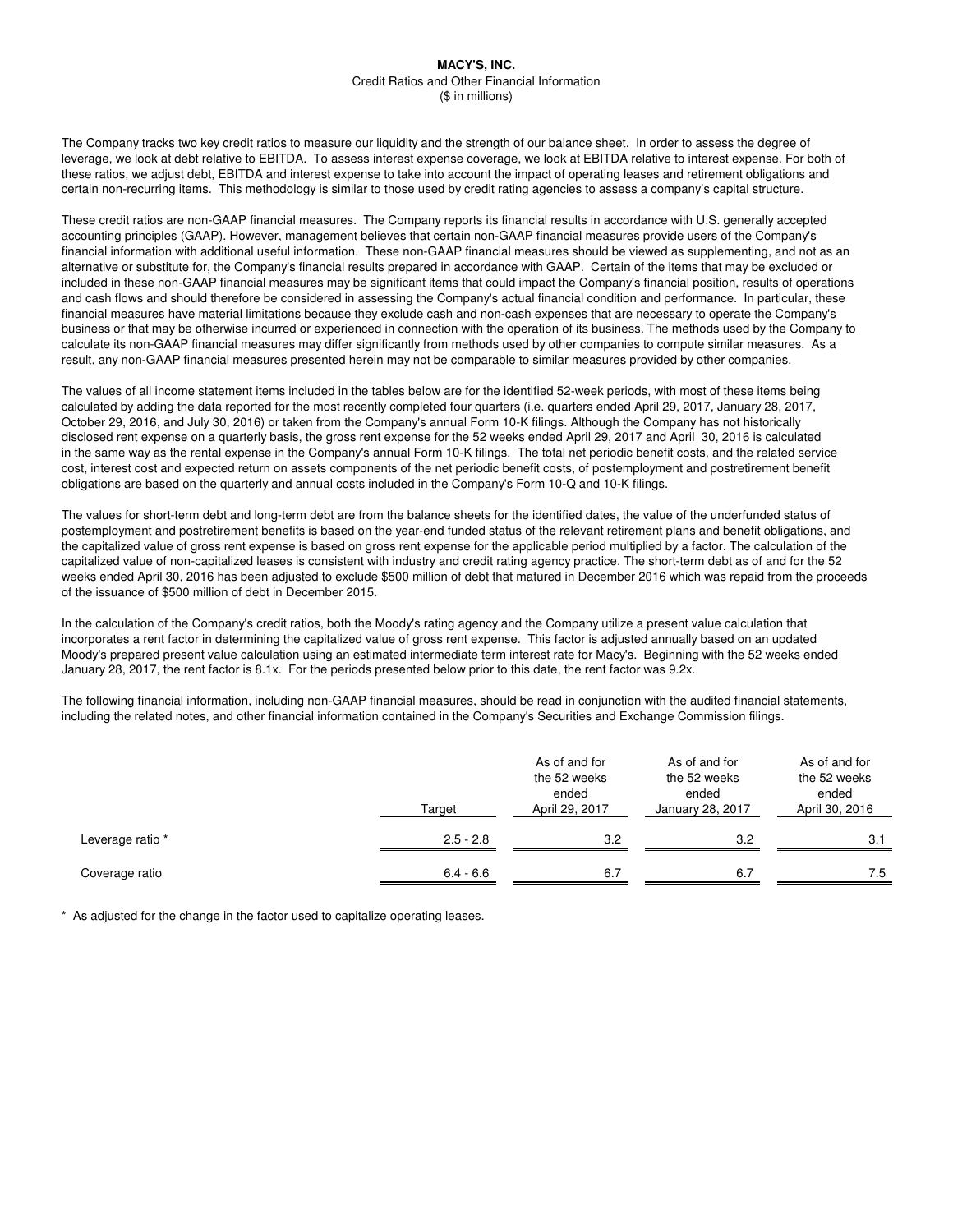#### **Adjusted EBITDA**

Management believes that Adjusted EBITDA is a useful measure in evaluating the Company's ability to generate cash flow from its operations.

As computed below, Adjusted EBITDA represents earnings before interest, taxes and depreciation and amortization, adjusted to exclude the effects of impairments, store closing and other costs, settlement charges, gross rent expense, and the excess of the net periodic benefit costs of the Company's postretirement and postretirement benefit obligations over the related service cost components of such benefit costs.

|                                                                                                                              | As of and for<br>the 52 weeks<br>ended<br>April 29, 2017 |       | As of and for<br>the 52 weeks<br>ended<br>January 28, 2017 |       | As of and for<br>the 52 weeks<br>ended<br>April 30, 2016 |       |
|------------------------------------------------------------------------------------------------------------------------------|----------------------------------------------------------|-------|------------------------------------------------------------|-------|----------------------------------------------------------|-------|
| Most Comparable GAAP Measure:                                                                                                |                                                          |       |                                                            |       |                                                          |       |
| Net income                                                                                                                   | \$                                                       | 566   | \$                                                         | 611   | \$                                                       | 992   |
| Non-GAAP Measure:                                                                                                            |                                                          |       |                                                            |       |                                                          |       |
| Net income                                                                                                                   | \$                                                       | 566   | \$                                                         | 611   | \$                                                       | 992   |
| Add back interest expense                                                                                                    |                                                          | 354   |                                                            | 367   |                                                          | 367   |
| Add back premium on early retirement of debt                                                                                 |                                                          | 3     |                                                            |       |                                                          |       |
| Deduct interest income                                                                                                       |                                                          | (5)   |                                                            | (4)   |                                                          | (3)   |
| Add back federal, state and local income tax expense                                                                         |                                                          | 341   |                                                            | 341   |                                                          | 550   |
| Add back impairments, store closing and other costs                                                                          |                                                          | 479   |                                                            | 479   |                                                          | 288   |
| Add back settlement charges                                                                                                  |                                                          | 85    |                                                            | 98    |                                                          | 13    |
| Add back depreciation and amortization                                                                                       |                                                          | 1,041 |                                                            | 1,058 |                                                          | 1,062 |
| Add back gross rent expense (Note 1)                                                                                         |                                                          | 339   |                                                            | 335   |                                                          | 325   |
| Add back net periodic benefit costs of the postemployment and<br>postretirement benefit obligations in excess of the service |                                                          |       |                                                            |       |                                                          |       |
| cost components (Note 2)                                                                                                     |                                                          | (57)  |                                                            | (55)  |                                                          | (20)  |
| <b>Adjusted EBITDA</b>                                                                                                       |                                                          | 3,146 |                                                            | 3,230 |                                                          | 3,574 |
|                                                                                                                              |                                                          |       |                                                            |       |                                                          |       |

#### Note 1

The add back of gross rent expense in calculating Adjusted EBITDA treats the Company's periodic rent expense under the relevant lease agreements in a manner consistent with the Company's owned properties.

| Real estate<br>Personal property |     | 324        |     |
|----------------------------------|-----|------------|-----|
|                                  | 339 | つつに<br>ບບບ | 325 |

# Note 2

The add back of the excess net periodic benefit cost of the Company's postemployment and postretirement benefit obligations over the service cost component of such benefit costs in calculating Adjusted EBITDA recognizes the fact that the service cost components of the net periodic benefit costs are primarily operating type costs and should be included in Adjusted EBITDA, while all other components of the net periodic benefit costs are primarily financing type costs and should be excluded from Adjusted EBITDA. Net periodic benefit costs include, where applicable, service cost, interest cost, expected return on assets, amortization of net actuarial gains and losses and the amortization of prior service costs or credits.

| Net periodic benefit costs:                                |      |      |      |
|------------------------------------------------------------|------|------|------|
| Pension plan                                               | (84) | (83) | (60) |
| Supplementary retirement plan                              | 31   | 31   | 38   |
| Postretirement benefit obligations                         |      |      |      |
| Less service cost component of net periodic benefit costs: |      |      |      |
| Pension plan                                               | (5)  | (5)  | (5)  |
| Supplementary retirement plan                              |      |      |      |
| Postretirement benefit obligations                         |      |      |      |
|                                                            | (57  | (55' | (20) |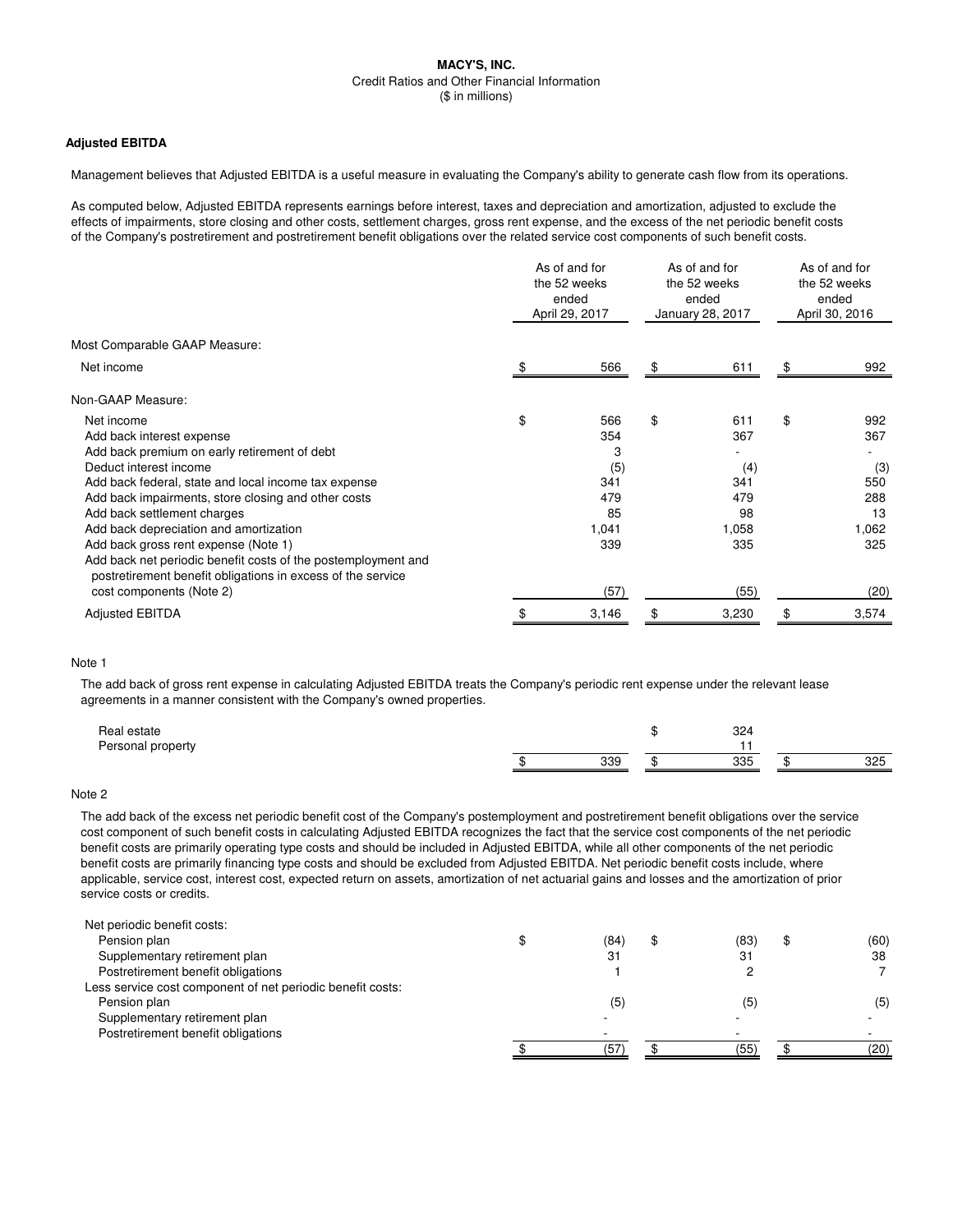### **Leverage ratio**

Management believes that the leverage ratio, as computed below and defined as Adjusted debt divided by Adjusted EBITDA, is a useful measure in evaluating the Company's ability to cover its debt-like obligations.

As computed below, Adjusted debt represents the Company's short-term and long-term debt, adjusted to include the underfunded status of the Company's postemployment and postretirement benefit obligations, net of an assumed 37% tax benefit, and a rent factor equal to periodic annual reported gross rent expense multiplied by a factor.

As computed above, Adjusted EBITDA represents earnings before interest, taxes and depreciation and amortization, adjusted to exclude the effects of impairments, store closing and other costs, settlement charges, gross rent expense, and the excess of the net periodic benefit costs of the Company's postretirement and postretirement benefit obligations over the related service cost components of such benefit costs.

|                                                                                                                                  | As of and for<br>the 52 weeks<br>ended<br>April 29, 2017 |                       | As of and for<br>the 52 weeks<br>ended<br>January 28, 2017 |                       | As of and for<br>the 52 weeks<br>ended<br>April 30, 2016 |                       |
|----------------------------------------------------------------------------------------------------------------------------------|----------------------------------------------------------|-----------------------|------------------------------------------------------------|-----------------------|----------------------------------------------------------|-----------------------|
| Most Comparable GAAP Ratio:                                                                                                      |                                                          |                       |                                                            |                       |                                                          |                       |
| Short-term debt<br>Long-term debt<br>Total debt                                                                                  | \$<br>\$                                                 | 313<br>6,412<br>6,725 | \$<br>\$                                                   | 309<br>6,562<br>6,871 | \$<br>\$                                                 | 642<br>6,990<br>7,632 |
| Net income                                                                                                                       |                                                          | 566                   | \$.                                                        | 611                   | \$                                                       | 992                   |
|                                                                                                                                  |                                                          | 11.9                  |                                                            | 11.2                  |                                                          | 7.7                   |
| Non-GAAP Ratio:                                                                                                                  |                                                          |                       |                                                            |                       |                                                          |                       |
| Short-term debt<br>Long-term debt<br>Less 2016 debt maturities repaid with proceeds from<br>the December 2015 debt issuance      | \$                                                       | 313<br>6,412          | \$                                                         | 309<br>6,562          | \$                                                       | 642<br>6,990<br>(500) |
| Underfunded status of postemployment and<br>postretirement benefits (Note 1)<br>Capitalized value of gross rent expense (Note 2) |                                                          | 648<br>2,746          |                                                            | 648<br>2,714          |                                                          | 859<br>2,990          |
| Adjusted debt                                                                                                                    | \$                                                       | 10,119                | \$                                                         | 10,233                | \$                                                       | 10,981                |
| <b>Adjusted EBITDA</b>                                                                                                           |                                                          | 3,146                 | \$.                                                        | 3,230                 | \$                                                       | 3,574                 |
|                                                                                                                                  |                                                          | 3.2                   |                                                            | 3.2                   |                                                          | 3.1                   |

#### Note 1

The inclusion of the underfunded status (the amount by which the projected benefit obligation or accumulated postretirement benefit obligation exceeds the fair value of plan assets) of the Company's postemployment and postretirement obligations in Adjusted debt treats the Company's net liability under the relevant benefit plans as debt equivalents. The assumed tax benefit represents the tax deductibility of contributions which impact the funded status of the plans.

| (Overfunded) underfunded status:                                                                      |       |       |       |
|-------------------------------------------------------------------------------------------------------|-------|-------|-------|
| Pension plan                                                                                          | 95    | 95    | 329   |
| Supplementary retirement plan                                                                         | 747   | 747   | 823   |
| Postretirement benefit obligations                                                                    | 186   | 186   | 212   |
| Less income tax effect of underfunded status of the<br>pension and supplementary retirement plans and |       |       |       |
| postretirement benefit obligations                                                                    | (380) | (380) | (505) |
|                                                                                                       | 648   | 648   | 859   |
|                                                                                                       |       |       |       |

# Note 2

The inclusion of the capitalized value of gross rent expense, as calculated by multiplying the periodic annual reported gross rent expense by a factor of 8.1x for the periods ending on January 28, 2017 and later, and 9.2x for prior periods presented above.